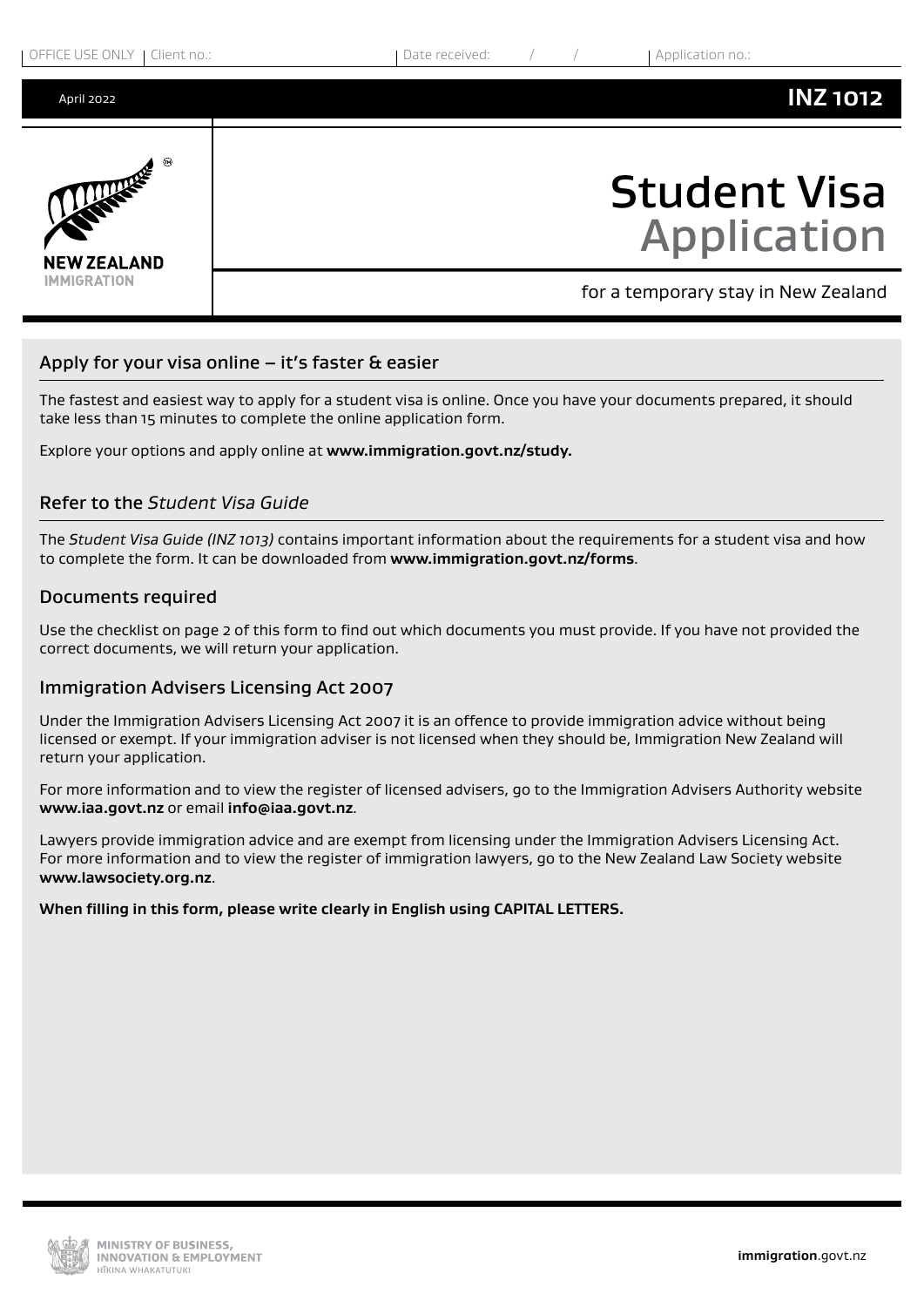|                                                                                                                        | <b>Application checklist</b>                                                  |               |                                                                                                                                                                                              |                                                                                                                                                                                                          | Domestic<br>students                           |                                                                                                          | Evidence of your domestic<br>student status.                                                                                                                               |
|------------------------------------------------------------------------------------------------------------------------|-------------------------------------------------------------------------------|---------------|----------------------------------------------------------------------------------------------------------------------------------------------------------------------------------------------|----------------------------------------------------------------------------------------------------------------------------------------------------------------------------------------------------------|------------------------------------------------|----------------------------------------------------------------------------------------------------------|----------------------------------------------------------------------------------------------------------------------------------------------------------------------------|
|                                                                                                                        |                                                                               |               | Information and documents you must supply                                                                                                                                                    |                                                                                                                                                                                                          |                                                |                                                                                                          | If you are a dependent child                                                                                                                                               |
|                                                                                                                        | Completed, signed application form.                                           |               |                                                                                                                                                                                              |                                                                                                                                                                                                          |                                                |                                                                                                          | of an Essential Skills visa holder,<br>evidence that your parent is eligible                                                                                               |
|                                                                                                                        | Appropriate fee and levies.                                                   |               |                                                                                                                                                                                              |                                                                                                                                                                                                          |                                                |                                                                                                          | to support your visa - see www.                                                                                                                                            |
|                                                                                                                        | Two passport-size colour photographs.                                         |               |                                                                                                                                                                                              |                                                                                                                                                                                                          |                                                |                                                                                                          | immigration.govt.nz/work-support-<br>child.                                                                                                                                |
|                                                                                                                        | Passport or travel document <sup>*</sup> .                                    |               |                                                                                                                                                                                              |                                                                                                                                                                                                          |                                                |                                                                                                          | If you are a dependent child of a<br>Religious worker visa holder, either:                                                                                                 |
|                                                                                                                        | Medical or chest X-ray certificates if required by<br>Section C: Your health. |               |                                                                                                                                                                                              |                                                                                                                                                                                                          |                                                |                                                                                                          | evidence that your parent is eligible                                                                                                                                      |
|                                                                                                                        | Police certificates if required by Section D:<br>Your character.              |               |                                                                                                                                                                                              |                                                                                                                                                                                                          |                                                |                                                                                                          | to support your visa - see<br>www.immigration.govt.nz/work-<br>support-child.                                                                                              |
| Applicants in the circumstances below must provide the<br>relevant documents (more than one section may apply to you). |                                                                               |               |                                                                                                                                                                                              |                                                                                                                                                                                                          | $\overline{\phantom{a}}$                       | a signed and completed sponsorship<br>form indicating that the religious<br>organisation sponsoring your |                                                                                                                                                                            |
|                                                                                                                        | Applicants who are                                                            |               | Must provide                                                                                                                                                                                 |                                                                                                                                                                                                          |                                                |                                                                                                          | parent will support you.<br>If you were aged between 17 and 25                                                                                                             |
|                                                                                                                        | Foreign fee-<br>paying students                                               | $\mathcal{L}$ | An offer of place(s) from an<br>approved New Zealand education<br>provider(s)<br>A Confirmation of Enrolment if you<br>are a student returning to the same<br>provider and studying the same |                                                                                                                                                                                                          |                                                |                                                                                                          | (inclusive) as at 1 January 2022 and<br>are applying to undertake tertiary<br>study as the dependent child of<br>a person who may be eligible for<br>a 2021 Resident Visa: |
|                                                                                                                        |                                                                               |               | programme.                                                                                                                                                                                   |                                                                                                                                                                                                          |                                                |                                                                                                          | evidence that you are financially<br>dependent on your parents.                                                                                                            |
|                                                                                                                        |                                                                               |               | If you are applying for a pathway<br>student visa, a letter from your<br>education provider(s) stating they<br>support your application for a                                                |                                                                                                                                                                                                          |                                                |                                                                                                          | evidence that your parent is on an<br>eligible work visa to support your<br>application.                                                                                   |
|                                                                                                                        |                                                                               |               | pathway student visa.                                                                                                                                                                        |                                                                                                                                                                                                          |                                                |                                                                                                          | if you wish to undertake work,                                                                                                                                             |
|                                                                                                                        |                                                                               |               | Evidence that your tuition fees:<br>have been paid                                                                                                                                           |                                                                                                                                                                                                          |                                                |                                                                                                          | you will need to provide evidence<br>of enrolment or evidence that                                                                                                         |
|                                                                                                                        |                                                                               |               | are covered by a foreign                                                                                                                                                                     |                                                                                                                                                                                                          |                                                |                                                                                                          | your parent has submitted a 2021<br>Resident Visa application which                                                                                                        |
|                                                                                                                        |                                                                               |               | government loan, or                                                                                                                                                                          |                                                                                                                                                                                                          |                                                |                                                                                                          | included you as a dependent.                                                                                                                                               |
|                                                                                                                        |                                                                               |               | will be paid by your home country<br>government.                                                                                                                                             |                                                                                                                                                                                                          | In year 12 or 13<br>at secondary               |                                                                                                          | Permission to work 20 hours per<br>week and/or full-time during the                                                                                                        |
|                                                                                                                        |                                                                               |               | are covered by a study abroad or<br>non-award scheme                                                                                                                                         |                                                                                                                                                                                                          | school, wishing<br>to work                     |                                                                                                          | summer holiday period from your:                                                                                                                                           |
|                                                                                                                        |                                                                               |               | If you are applying from outside                                                                                                                                                             |                                                                                                                                                                                                          |                                                |                                                                                                          | parents, and<br>education provider (not required                                                                                                                           |
|                                                                                                                        |                                                                               |               | New Zealand, evidence that you/<br>your family have sufficient funds to                                                                                                                      |                                                                                                                                                                                                          |                                                |                                                                                                          | if you are over 18 and at secondary                                                                                                                                        |
|                                                                                                                        |                                                                               |               | pay your tuition fees after                                                                                                                                                                  |                                                                                                                                                                                                          |                                                |                                                                                                          | school and wish to work during the<br>summer holiday period), and                                                                                                          |
|                                                                                                                        |                                                                               |               | your visa application is approved in<br>principle.                                                                                                                                           |                                                                                                                                                                                                          |                                                |                                                                                                          | Exchange Provider Organisation<br>(if you are an exchange student,                                                                                                         |
|                                                                                                                        |                                                                               |               | If you are already studying in                                                                                                                                                               |                                                                                                                                                                                                          |                                                |                                                                                                          | e.g. AFS, Rotary).                                                                                                                                                         |
|                                                                                                                        |                                                                               |               | New Zealand, evidence of:<br>previous student performance and                                                                                                                                |                                                                                                                                                                                                          | Exchange<br>students                           |                                                                                                          | Evidence from the scheme<br>organiser that you have been                                                                                                                   |
|                                                                                                                        |                                                                               |               | progress, and                                                                                                                                                                                |                                                                                                                                                                                                          |                                                |                                                                                                          | accepted to an approved student<br>exchange scheme.                                                                                                                        |
|                                                                                                                        |                                                                               |               | attendance records.<br>Evidence of your financial                                                                                                                                            |                                                                                                                                                                                                          | New Zealand                                    |                                                                                                          | Evidence that you receive funding                                                                                                                                          |
|                                                                                                                        |                                                                               |               | support, as described in Section F:<br>Fee-paying PhD and scholarship                                                                                                                        |                                                                                                                                                                                                          | scholarship<br>students funded                 |                                                                                                          | from the New Zealand Government<br>under one of the New Zealand                                                                                                            |
|                                                                                                                        |                                                                               |               | students.                                                                                                                                                                                    |                                                                                                                                                                                                          | by the Ministry<br>of Foreign Affairs          |                                                                                                          | scholarship schemes.                                                                                                                                                       |
|                                                                                                                        | Foreign fee-<br>paying students                                               |               | Evidence of pre-purchased outward<br>travel, or                                                                                                                                              |                                                                                                                                                                                                          | and Trade (MFAT)                               |                                                                                                          |                                                                                                                                                                            |
|                                                                                                                        |                                                                               |               | Evidence of sufficient funds to<br>purchase outward travel (additional<br>to your living funds), or                                                                                          |                                                                                                                                                                                                          | Foreign<br>government-<br>supported            | $\mathbf{L}$                                                                                             | Evidence that your home country<br>government will fully fund your<br>stay and study in New Zealand.                                                                       |
|                                                                                                                        |                                                                               |               | Either a sponsorship form or                                                                                                                                                                 |                                                                                                                                                                                                          | students                                       |                                                                                                          |                                                                                                                                                                            |
|                                                                                                                        |                                                                               |               | a financial undertaking form<br>guaranteeing to cover the cost of<br>outward travel from New Zealand.                                                                                        | *While you can provide a certified copy of your passport with<br>your application, we highly recommend you provide your original<br>passport. This will enable us to process your application faster and |                                                |                                                                                                          |                                                                                                                                                                            |
|                                                                                                                        | Accompanied by<br>a parent or legal                                           |               | Evidence of your relationship with<br>your parent or legal guardian.                                                                                                                         |                                                                                                                                                                                                          |                                                |                                                                                                          | it may be needed to complete your application. Please note during<br>the processing of an application an immigration officer may request                                   |
|                                                                                                                        | quardian                                                                      |               | Evidence that your parent or legal<br>guardian cares for you in your<br>home country.                                                                                                        |                                                                                                                                                                                                          | any document, including your original passport |                                                                                                          |                                                                                                                                                                            |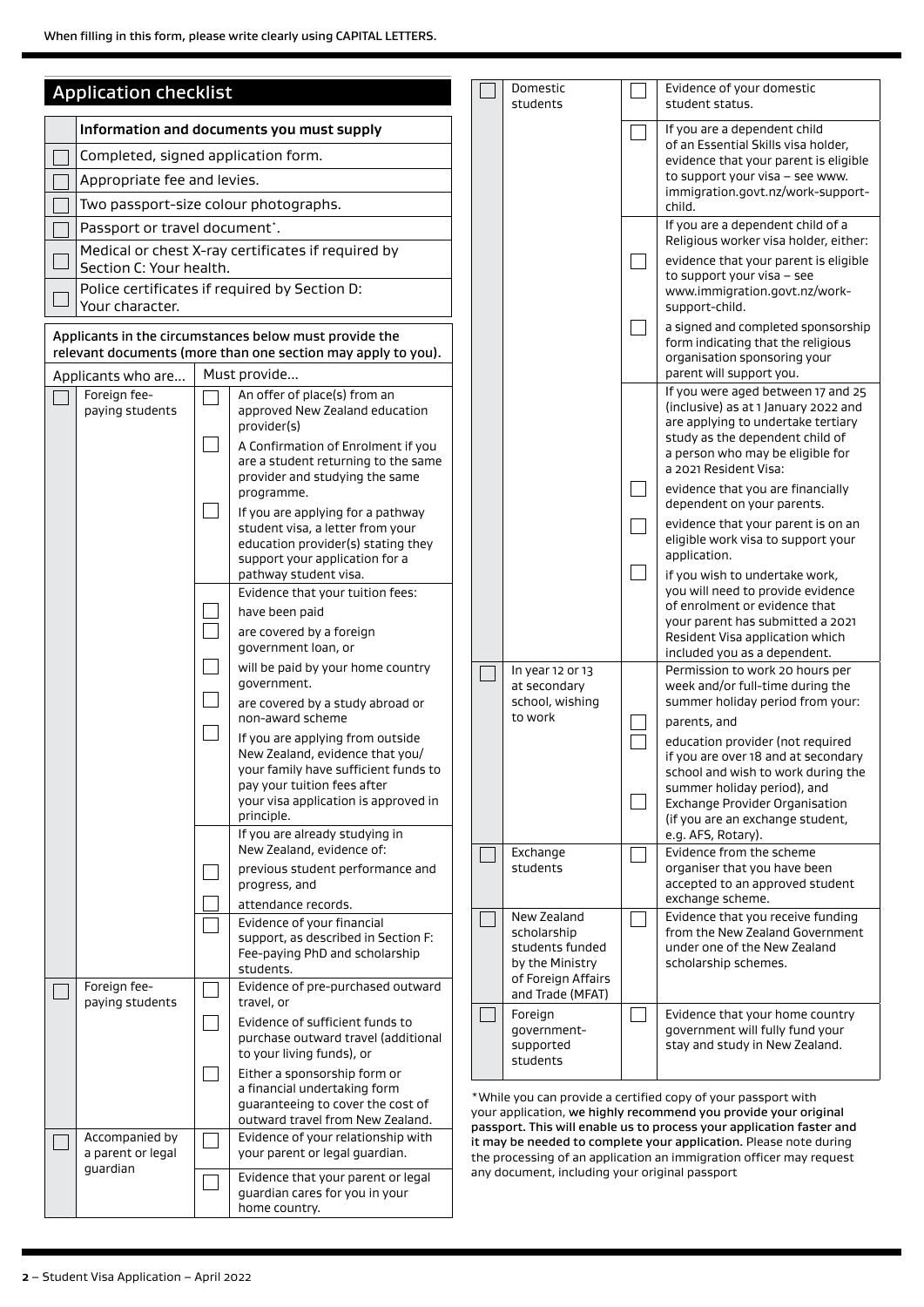#### Full-time vacation work rights

If you are entitled to work full-time during vacation periods scheduled by your education provider, you must provide evidence of these vacation periods along with the credit value of your programme of study with your application. (To confirm entitlement, see 'Can you work while holding a student visa?' section in the *Student Visa Guide (INZ 1013)*).

If your circumstances are not covered in the above list, refer to the INZ website, **[www.immigration.govt.nz](http://www.immigration.govt.nz)**, or Operational Manual, **<www.immigration.govt.nz/opsmanual>**, for information about the documents you must provide.

|                      |                                               | Which type of student visa are you applying for?                                                                                                                                                                                                                                                                                          |                                                                          |                                                            |
|----------------------|-----------------------------------------------|-------------------------------------------------------------------------------------------------------------------------------------------------------------------------------------------------------------------------------------------------------------------------------------------------------------------------------------------|--------------------------------------------------------------------------|------------------------------------------------------------|
|                      | $\Box$ Foreign fee-paying                     | Domestic - Primary/Secondary                                                                                                                                                                                                                                                                                                              |                                                                          | Domestic - Tertiary                                        |
|                      | $\Box$ Exchange                               | MFAT funded New Zealand scholarship student                                                                                                                                                                                                                                                                                               |                                                                          | Limited visa                                               |
|                      | $\Box$ Other, please specify                  |                                                                                                                                                                                                                                                                                                                                           |                                                                          |                                                            |
|                      |                                               |                                                                                                                                                                                                                                                                                                                                           |                                                                          |                                                            |
|                      |                                               | Section A Principal applicant's personal details                                                                                                                                                                                                                                                                                          |                                                                          |                                                            |
| Ø<br>A1              | Name as shown in passport<br>Family/last name | Attach two colour passport-size photographs of yourself<br>here. The photographs must be less than six months old.<br>Write your full name on the back of both photographs.<br>For more information about the questions in this section, see 'Completing<br>Section A: Principal applicant's personal details' in the Student Visa Guide. | 4.5cm                                                                    | 4.5cm                                                      |
|                      | Given/first name(s)                           |                                                                                                                                                                                                                                                                                                                                           | 3.5cm                                                                    | 3.5cm                                                      |
| A2<br>A <sub>3</sub> |                                               | Preferred title $Mr \Box$ Mrs $\Box$ Ms $\Box$ Miss $\Box$ Dr $\Box$<br>Other names you are known by or have ever been known by                                                                                                                                                                                                           | other (specify)                                                          |                                                            |
| <b>A6</b>            | Gender Male Female<br>Town/city of birth      |                                                                                                                                                                                                                                                                                                                                           | As Date of birth $\left[\begin{array}{c c} 0 & 0 & 0 \end{array}\right]$ |                                                            |
|                      | Country of birth                              |                                                                                                                                                                                                                                                                                                                                           |                                                                          |                                                            |
| <b>A7</b>            | Passport details<br>Number                    |                                                                                                                                                                                                                                                                                                                                           |                                                                          |                                                            |
| A <sub>8</sub>       | Country<br>Other citizenships you hold        |                                                                                                                                                                                                                                                                                                                                           |                                                                          | Expiry date<br>$D + D + \underline{M + M + Y + Y + Y + Y}$ |
| A <sub>9</sub>       | Partnership status                            | Single<br>Married/in civil union                                                                                                                                                                                                                                                                                                          | $]$ Separated<br>$\exists$ Engaged                                       | Partner/De facto<br>Divorced<br>Widowed                    |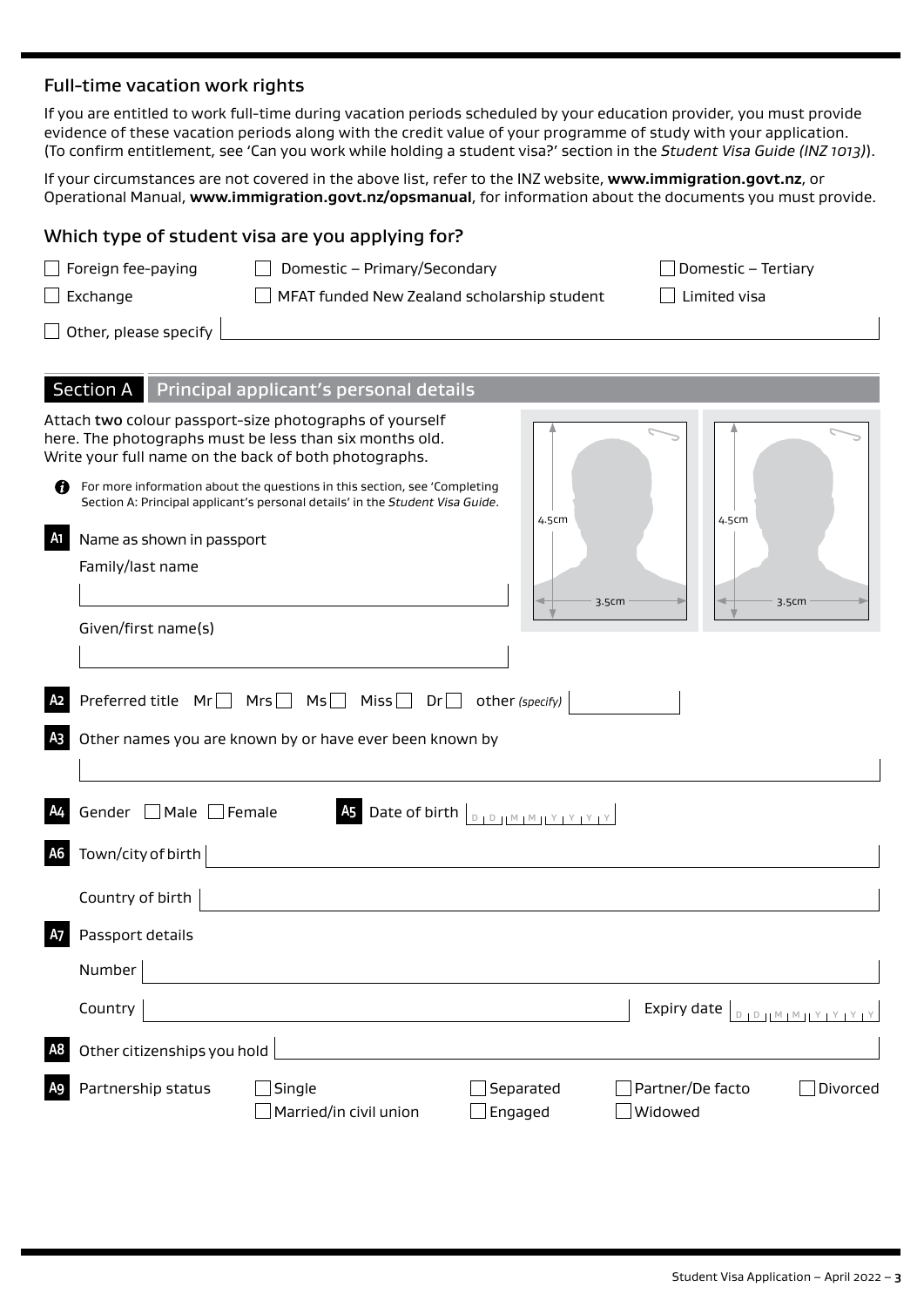|           | Section B<br><b>Contact details</b>                                                                                                                                                     |                                                            |
|-----------|-----------------------------------------------------------------------------------------------------------------------------------------------------------------------------------------|------------------------------------------------------------|
|           | Note: We prefer to contact you using email. Please provide your email address if you have one.                                                                                          |                                                            |
| <b>B1</b> | Your current residential address.                                                                                                                                                       |                                                            |
|           | Address                                                                                                                                                                                 |                                                            |
|           |                                                                                                                                                                                         |                                                            |
|           | Telephone (landline)                                                                                                                                                                    | Telephone (mobile)                                         |
|           | Email                                                                                                                                                                                   |                                                            |
| <b>B2</b> | If you are currently in New Zealand, your most recent overseas address.                                                                                                                 |                                                            |
|           | Address                                                                                                                                                                                 |                                                            |
|           |                                                                                                                                                                                         |                                                            |
| <b>B3</b> | Name and address for communication about this application.                                                                                                                              |                                                            |
|           | Same as address at $\boxed{\mathbb{B}}$ , or $\boxed{\phantom{0}}$ as below                                                                                                             |                                                            |
|           | Name of contact person                                                                                                                                                                  |                                                            |
|           |                                                                                                                                                                                         |                                                            |
|           | Organisation name (if applicable) and address                                                                                                                                           |                                                            |
|           |                                                                                                                                                                                         |                                                            |
|           |                                                                                                                                                                                         |                                                            |
|           | New Zealand Business Number (if applicable)                                                                                                                                             | For help search: www.nzbn.govt.nz                          |
|           | Telephone (daytime)                                                                                                                                                                     | Telephone (evening)                                        |
|           | Email                                                                                                                                                                                   |                                                            |
| <b>B4</b> | Do you authorise the person stated at $\boxed{B3}$ to act on your behalf?                                                                                                               | Yes<br>∣No                                                 |
| B5        | Do you authorise all other licensed immigration advisers or persons exempt from licensing who work for the<br>organisation named at $\boxed{B3}$ to act on your behalf (if applicable)? |                                                            |
|           | Yes Note: the person identified at $\boxed{B}$ will receive all communication from Immigration New Zealand.                                                                             |                                                            |
|           | NO Only the person indicated at $ B_3 $ may act on my behalf.                                                                                                                           |                                                            |
| <b>B6</b> | Have you received immigration advice on this application?                                                                                                                               |                                                            |
| W         | You can find a definition of immigration advice at www.immigration.govt.nz/advice.                                                                                                      |                                                            |
|           | Yes Make sure that your immigration adviser completes Section I: Immigration adviser's details.                                                                                         |                                                            |
|           | $\Box$ No                                                                                                                                                                               |                                                            |
| <b>B7</b> | Names and addresses of any friends, relatives, or contacts you have in New Zealand (if applicable)                                                                                      |                                                            |
|           | Name                                                                                                                                                                                    |                                                            |
|           | Address                                                                                                                                                                                 |                                                            |
|           | Relationship                                                                                                                                                                            | Date of birth (if known) $\vert_{\text{DIPHHMINIVIVIVIV}}$ |
|           | Name                                                                                                                                                                                    |                                                            |
|           | Address                                                                                                                                                                                 |                                                            |
|           | Relationship                                                                                                                                                                            | Date of birth (if known) $\boxed{\text{max}$               |

**4** – Student Visa Application – April 2022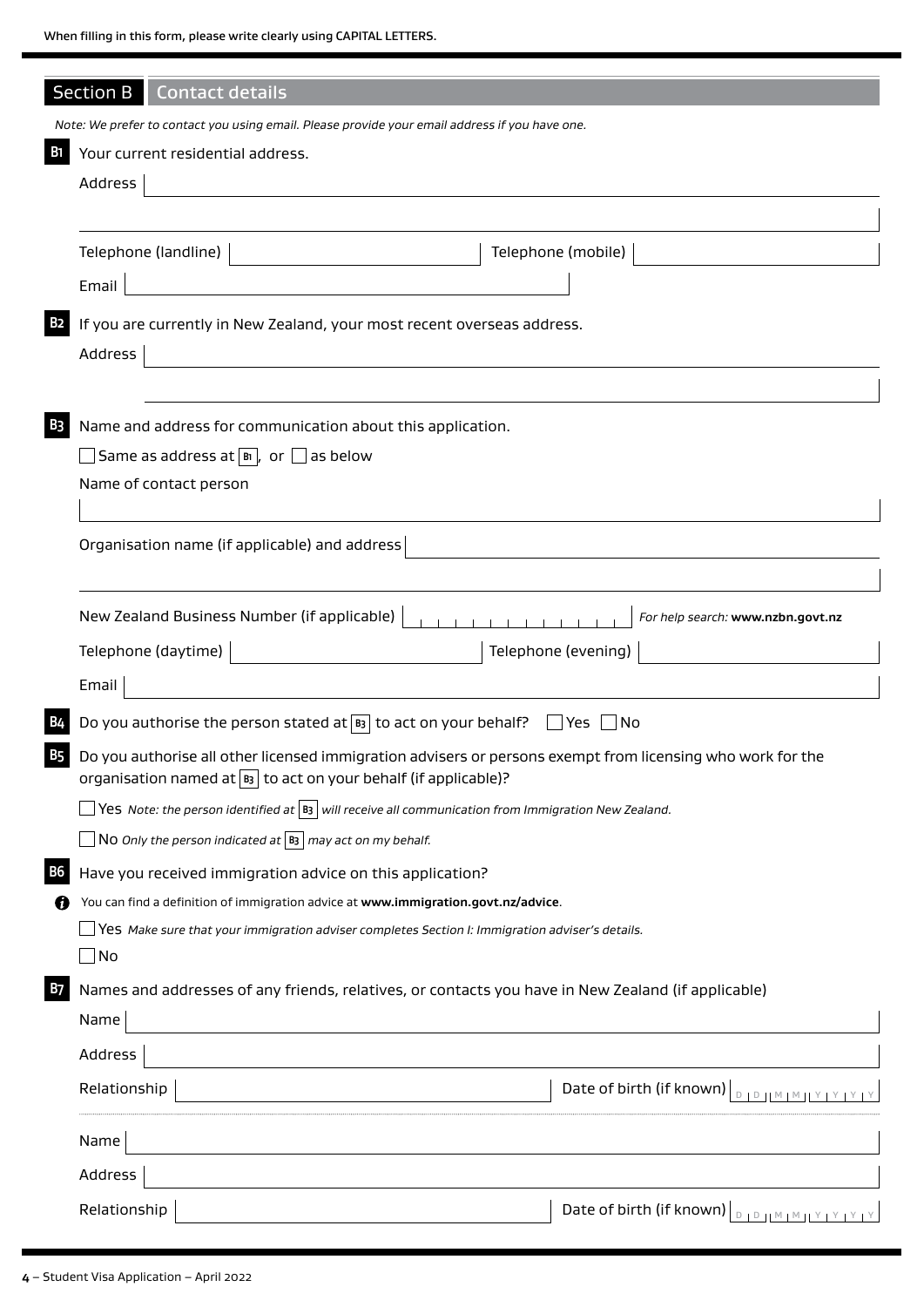**B8** List all periods of employment, including self-employment

| Date from<br>(DD/MM/YY)                                                                                                                                                                                                                                                                                             | Date to<br>(DD/MM/YY)    | Name of employer | New Zealand<br><b>Business Number</b> | Location | Type of work/occupation/<br>job title |
|---------------------------------------------------------------------------------------------------------------------------------------------------------------------------------------------------------------------------------------------------------------------------------------------------------------------|--------------------------|------------------|---------------------------------------|----------|---------------------------------------|
|                                                                                                                                                                                                                                                                                                                     |                          |                  |                                       |          |                                       |
| $\frac{1}{2}$ $\frac{1}{2}$ $\frac{1}{2}$ $\frac{1}{2}$ $\frac{1}{2}$ $\frac{1}{2}$ $\frac{1}{2}$ $\frac{1}{2}$ $\frac{1}{2}$ $\frac{1}{2}$ $\frac{1}{2}$ $\frac{1}{2}$ $\frac{1}{2}$ $\frac{1}{2}$ $\frac{1}{2}$ $\frac{1}{2}$ $\frac{1}{2}$ $\frac{1}{2}$ $\frac{1}{2}$ $\frac{1}{2}$ $\frac{1}{2}$ $\frac{1}{2}$ |                          |                  |                                       |          |                                       |
|                                                                                                                                                                                                                                                                                                                     | $\overline{\phantom{a}}$ |                  |                                       |          |                                       |
|                                                                                                                                                                                                                                                                                                                     |                          |                  |                                       |          |                                       |
|                                                                                                                                                                                                                                                                                                                     |                          |                  |                                       |          |                                       |

The New Zealand Business Number (NZBN) is for New Zealand businesses only. *For help search:* **www.nzbn.govt.nz**.

Section C Your health

|                | For more information about the questions in this section, see 'Completing Section C: Your health' in the Student Visa Guide.                                                                  |
|----------------|-----------------------------------------------------------------------------------------------------------------------------------------------------------------------------------------------|
| C1             | Do you have tuberculosis (TB)? $\Box$ Yes $\Box$ No                                                                                                                                           |
| C <sub>2</sub> | Do you have any medical condition that requires, or may require, one of the following during your stay in<br>New Zealand?                                                                     |
|                | $\Box$ Yes $\Box$ No<br>• Renal dialysis                                                                                                                                                      |
|                | Yes    No<br>• Hospital care                                                                                                                                                                  |
|                | • Residential care   Yes   No                                                                                                                                                                 |
|                | Residential care is defined as in-patient care for people with psychiatric, sensory or intellectual disabilities<br>or live-in facilities for the aged.                                       |
| C <sub>3</sub> | Have you been identified as a person who requires special education services? (Refer to 'Completing Section C:<br>Your health' in the Student Visa Guide (INZ 1013) for further information). |
|                | $\Box$ Yes $\Box$ No                                                                                                                                                                          |
| C4             | If you have answered Yes to any of the questions in $\alpha$ to $\alpha$ , provide details.                                                                                                   |
|                |                                                                                                                                                                                               |
| C <sub>5</sub> | Are you pregnant?                                                                                                                                                                             |
|                | <b>So to some Yes</b> Date you are due to give birth $\boxed{D + D +  M + M + Y + Y + Y}$ Go to $\boxed{6}$                                                                                   |
|                | $\Box$ No Go to $\sigma$                                                                                                                                                                      |
|                |                                                                                                                                                                                               |
| C6             | If you intend to give birth in New Zealand, please indicate how the cost of maternity health services will<br>be paid for and provide the relevant evidence.                                  |
|                | Not applicable as I do not intend to give birth in New Zealand.                                                                                                                               |
|                | I am, or will be eligible for publicly-funded maternity health services and have provided evidence<br>of my eligibility.                                                                      |
|                | I will cover the cost myself and have attached copies (not originals) that I have at least NZ\$9000<br>of funds available.                                                                    |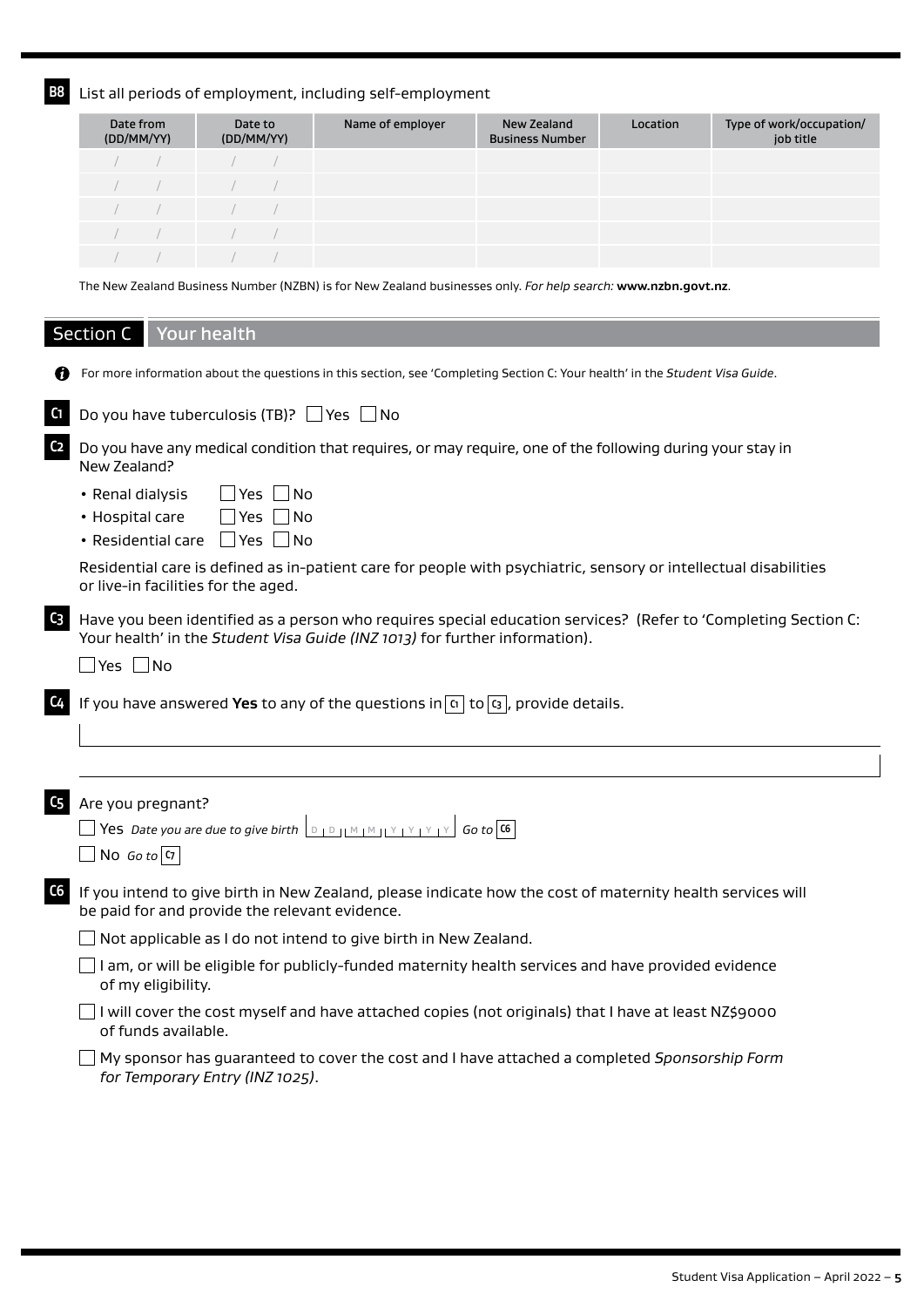#### Medical certificates and insurance requirements

Answer the questions below to find out whether you are required to provide a medical certificate or chest X-ray certificate as part of your application. Medical certificates and chest X-ray certificates must be less than three months old when you submit them to Immigration New Zealand. This section also includes a declaration regarding insurance requirements for foreign fee-paying students.

Dependent children of an Essential Skills visa holder should answer questions **C7** to **C8** , and may be required to answer questions **C9** to **C14** . Other domestic, exchange, PhD and MFAT funded NZ scholarship students should answer questions **C9** to **C14** . Foreign fee-paying students must go to  $\overline{c_1s}$  All applicants required to provide a medical or X-ray certificate must answer question  $\overline{c_2}$ .

| C <sub>7</sub>  | Are you applying for a student visa as the dependent child of an Essential Skills visa holder or applicant?<br>$\Box$ Yes Go to $\alpha$<br>$\Box$ No Go to $\vert$ C9                                             |
|-----------------|--------------------------------------------------------------------------------------------------------------------------------------------------------------------------------------------------------------------|
| C8              | Have you provided a medical certificate and chest x-ray certificate to Immigration New Zealand with a previous<br>visa application?                                                                                |
|                 | $\Box$ Yes You do not need to provide a medical certificate and chest X-ray certificate. Go to Section D: Your character.                                                                                          |
|                 | $\Box$ N0 You may need to provide a medical certificate or chest X-ray certificate. Go to $ {\mathfrak c}_{\mathsf{9}} .$                                                                                          |
| C9              | Will you be in New Zealand for less than six months?                                                                                                                                                               |
|                 | Yes You do not need to provide a medical certificate or chest X-ray certificate. Go to Section D: Your character.                                                                                                  |
|                 | $\Box$ No Go to C10                                                                                                                                                                                                |
| C10             | Will you be in New Zealand for more than six months and less than 12 months?                                                                                                                                       |
|                 | $\Box$ Yes Go to $ cn $                                                                                                                                                                                            |
|                 | $\Box$ No Go to $\alpha$                                                                                                                                                                                           |
|                 |                                                                                                                                                                                                                    |
| C <sub>11</sub> | Are you from, or have you visited for more than three months, a place that is outside the list of 'Countries,                                                                                                      |
|                 | areas, and territories with a low incidence of tuberculosis"?                                                                                                                                                      |
|                 | $\Box$ Yes Go to $\Box$                                                                                                                                                                                            |
|                 | No You do not need to provide a medical certificate or chest X-ray certificate. Go to Section D: Your character.                                                                                                   |
| C <sub>12</sub> | Have you previously provided a medical certificate which was issued less than 36 months ago?                                                                                                                       |
|                 | $\Box$ <code>Yes </code> You do not need to provide a new medical certificate (or further medical information other than a chest X-ray certificate,<br>if required below) unless (select an option if applicable): |
|                 | your health has deteriorated, or                                                                                                                                                                                   |
|                 | you have been advised in writing by Immigration New Zealand to provide a medical certificate or further medical information<br>with this application. Go to $ C_1 $                                                |
|                 | $\Box$ NO You must provide a completed medical certificate**. Go to $ c_3 $                                                                                                                                        |
| C <sub>13</sub> | Have you previously provided a chest X-ray certificate which was issued less than 36 months ago?                                                                                                                   |
|                 | $\Box$ Yes Go to $ cn_4 $                                                                                                                                                                                          |
|                 | $\overline{a}$ No You must provide a Chest X-ray Certificate (INZ 1096) unless you are (select an option if applicable):                                                                                           |
|                 | pregnant, or                                                                                                                                                                                                       |
|                 | under 11 years of age. Go to Section D: Your character.                                                                                                                                                            |
|                 |                                                                                                                                                                                                                    |
|                 | Refer to 'Completing Section C: Health' in the Student Visa Guide (INZ 1013) for the 'List of Countries, areas and territories<br>with a low incidence of tuberculosis'.                                           |
|                 | ** Refer to 'Completing Section C: Your health' in the Student Visa Guide (INZ 1013) for information about the two types of medical                                                                                |
|                 | certificates which may be provided:                                                                                                                                                                                |

- the *General Medical Certificate (INZ 1007)*, which should be used by most students, and
- the *Limited Medical Certificate (INZ 1201)*, which should be used by students who are the dependent child of a New Zealand citizen or resident, and meet the requirements to be granted residence under the Dependent Child Category, except where limitations apply.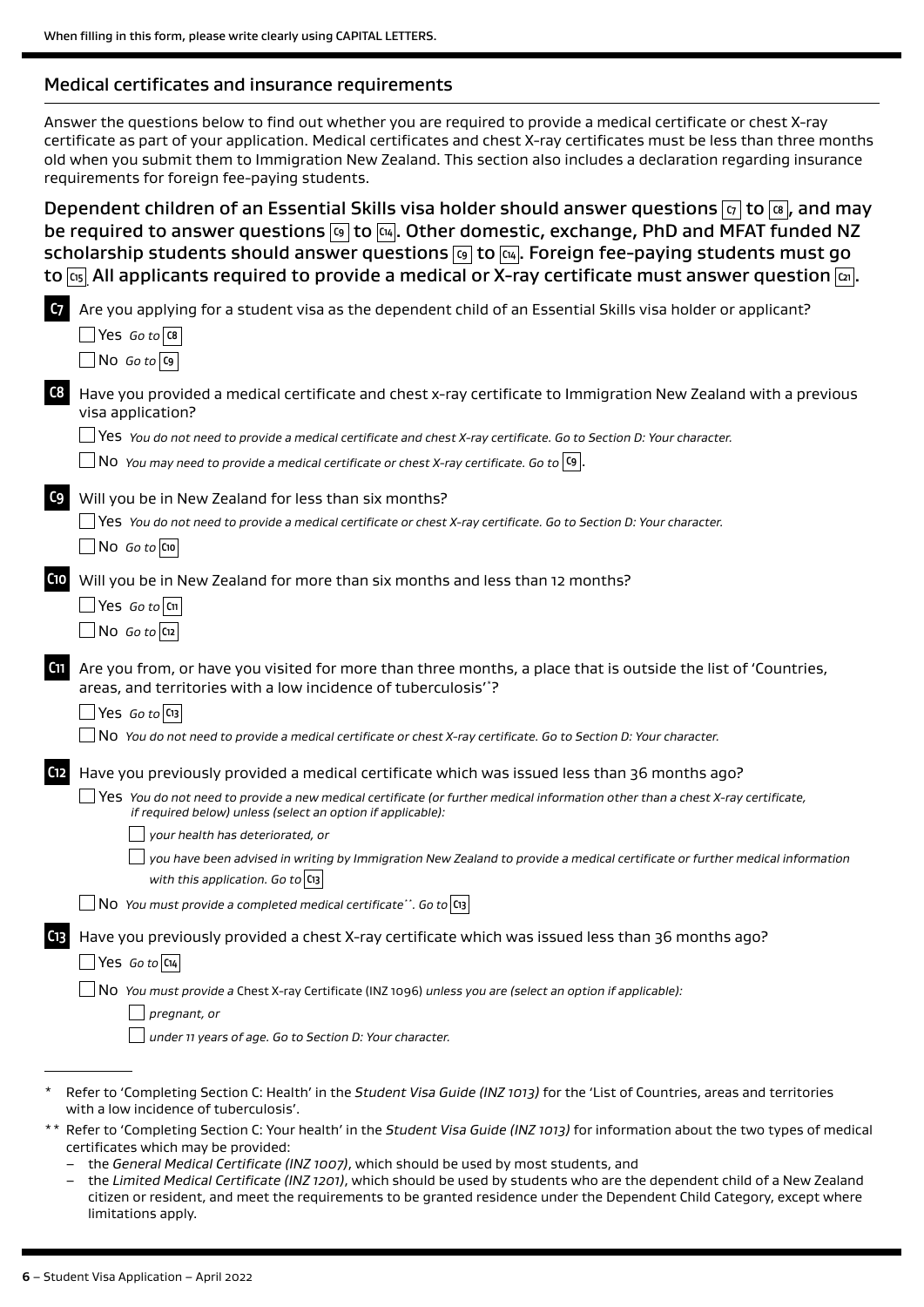|                 | medical information, you do not need to provide any further documents about your health. Go to $ c_2 $                                                                                                       |
|-----------------|--------------------------------------------------------------------------------------------------------------------------------------------------------------------------------------------------------------|
|                 | No Unless the previous questions have indicated that you must provide a medical certificate, or a chest X-ray certificate, or further                                                                        |
|                 | requested by Immigration New Zealand. Go to C21                                                                                                                                                              |
|                 | Yes You must provide a General Medical Certificate (INZ 1007), a Chest X-ray Certificate (INZ 1096) or the further medical information                                                                       |
| C <sub>20</sub> | Have you been advised in writing by Immigration New Zealand to provide a medical certificate, a chest X-ray<br>certificate or any other medical information with this application?                           |
|                 | No You do not need to provide a new chest X-ray certificate. Go to $\vert$ C20                                                                                                                               |
|                 | under 11 years of age. Go to $ $ C20                                                                                                                                                                         |
|                 | pregnant, or                                                                                                                                                                                                 |
|                 | Nes You must provide a new Chest X-ray Certificate (INZ 1096) unless you are (select an option if applicable):                                                                                               |
| C19             | Have you spent six consecutive months since your previous visa application in a place that is outside the list<br>of 'Countries, areas, and territories with a low incidence of tuberculosis"?               |
|                 | pregnant, or<br>under 11 years of age. Go to $ $ C <sub>20</sub>                                                                                                                                             |
|                 | No You must provide a Chest X-ray Certificate (INZ 1096) unless you are (select an option if applicable):                                                                                                    |
|                 | $ $ Yes Goto $ $ C19 $ $                                                                                                                                                                                     |
| C <sub>18</sub> | Have you previously provided a chest X-ray certificate which was issued less than 36 months ago?                                                                                                             |
|                 | $\Box$ N0 You do not need to provide a chest X-ray certificate. Go to $ {\rm co} $                                                                                                                           |
|                 | $\Box$ Yes Go to C18                                                                                                                                                                                         |
| C <sub>17</sub> | Are you from, or have you visited for more than three months, a place that is outside the list of 'Countries,<br>areas, and territories with a low incidence of tuberculosis"?                               |
|                 | If you answered Yes to any of the questions in $\cos$ you must provide a completed General Medical<br>Certificate (INZ 1007) regardless of any other advice below. Go to $\overline{c_{17}}$                 |
|                 | _ Yes  __ No                                                                                                                                                                                                 |
|                 | Have you ever participated in or been exposed to any activity which may have exposed you to a serious infectious<br>disease (such as HIV, or hepatitis B or C)?                                              |
|                 | Have you ever had a blood or blood product transfusion? $\Box$ Yes $\Box$ No                                                                                                                                 |
| C <sub>16</sub> | Have you ever used intravenous drugs? $\Box$ Yes $\Box$ No                                                                                                                                                   |
|                 | $ $ No Goto $ $ C16 $ $                                                                                                                                                                                      |
|                 | Set You do not need to provide a medical certificate or chest X-ray certificate. Go to $ 22 $                                                                                                                |
| C15             | Will you be in New Zealand for less than six months?                                                                                                                                                         |
|                 | Only foreign fee-paying students (excluding PhD, exchange and MFAT funded NZ scholarship<br>students) should answer the questions $\overline{c_{15}}$ to $\overline{c_{22}}$ .                               |
|                 | No You do not need to provide a new chest X-ray certificate. Go to Section D: Your character.                                                                                                                |
|                 | under 11 years of age. Go to Section D: Your character.                                                                                                                                                      |
|                 | pregnant, or                                                                                                                                                                                                 |
|                 | $\Box$ Yes You must provide a new Chest X-ray Certificate (INZ 1096) unless you are (select an option if applicable):                                                                                        |
| C14             | Have you spent six consecutive months since your previous visa application in a place that is outside the list<br>of 'Countries, areas, and territories with a low incidence of tuberculosis' <sup>*</sup> ? |

\* Refer to 'Completing Section C: Your health' in the *Student Visa Guide (INZ 1013)* for the 'List of Countries, areas and territories with a low incidence of tuberculosis'.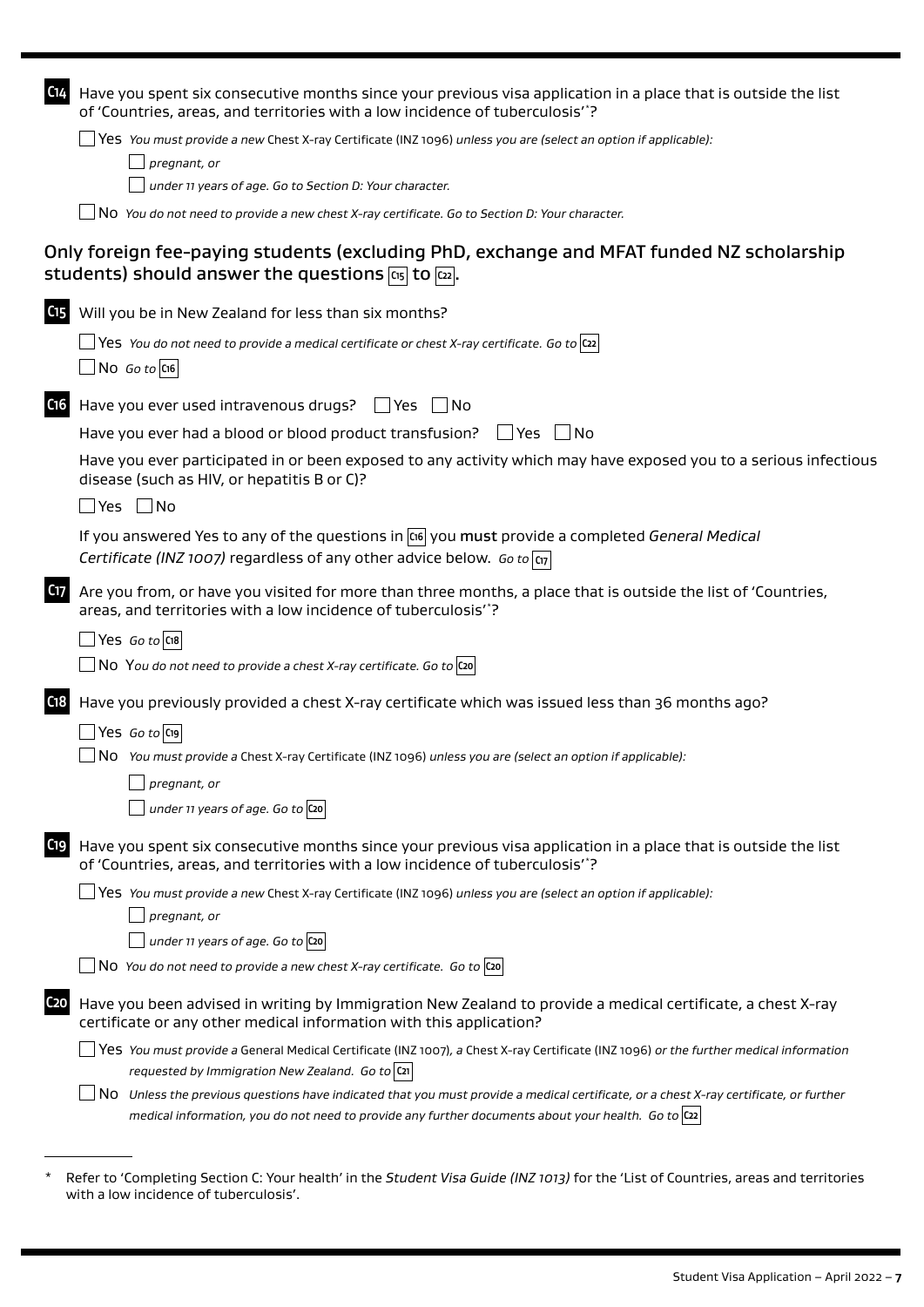| C <sub>21</sub>             | Tick the option that applies to you:                                                                                                                                                                                                                                        |
|-----------------------------|-----------------------------------------------------------------------------------------------------------------------------------------------------------------------------------------------------------------------------------------------------------------------------|
|                             | Is a physician submitting your medical and/or chest X-ray certificate to Immigration New Zealand on your behalf?<br>$\blacksquare$ Yes Has your physician supplied you with an eMedical Reference Code (NZER)?                                                              |
|                             | $Go$ to $C22$<br>Yes Enter your eMedical Reference Code here:                                                                                                                                                                                                               |
|                             |                                                                                                                                                                                                                                                                             |
|                             | No Enter the name of the clinic that is submitting your health information:<br>Go to $ C_{22} $<br>NO If the physician has returned the medical and/or chest X-ray certificate to you, then you will need to submit these with your visa                                    |
|                             | application. Go to C22                                                                                                                                                                                                                                                      |
| C <sub>22</sub>             | Declaration regarding insurance requirements.                                                                                                                                                                                                                               |
|                             | <b>D</b> For more information about insurance requirements, refer to 'Completing Section C: Your health' in the Student Visa Guide.                                                                                                                                         |
|                             | I agree to arrange and hold insurance which my education provider considers acceptable, from the period<br>of my enrolment until the expiry of my student visa, unless I depart New Zealand earlier.                                                                        |
|                             | I understand that holding insurance will be a condition of my visa and that I may become liable for<br>deportation if I do not hold insurance, from the period of my enrolment until my visa expires, unless<br>I depart New Zealand earlier.                               |
|                             | I understand that if I apply for a further visa, I may be required to provide evidence that I held acceptable<br>insurance while in New Zealand, holding the visa that I am currently applying for.                                                                         |
|                             | I agree with the declaration.                                                                                                                                                                                                                                               |
|                             | Section D   Your character                                                                                                                                                                                                                                                  |
|                             | All applicants must complete this section.                                                                                                                                                                                                                                  |
| D <sub>1</sub>              | Have you been convicted at any time of any offence, including any driving offence? Please note that this includes<br>any conviction(s) outside of New Zealand subsequently cleared or wiped by 'clean slate' legislation.<br>Yes $\Box$ No                                  |
| D <sub>2</sub>              |                                                                                                                                                                                                                                                                             |
|                             |                                                                                                                                                                                                                                                                             |
|                             | Are you currently:<br>• under investigation<br>- INo<br>_ Yes                                                                                                                                                                                                               |
|                             | • wanted for questioning<br>No<br>Yes                                                                                                                                                                                                                                       |
|                             | Yes $\Box$ No<br>• facing charges                                                                                                                                                                                                                                           |
|                             | for any offence in any country?                                                                                                                                                                                                                                             |
| D <sub>3</sub>              | Have you ever been:                                                                                                                                                                                                                                                         |
|                             | ∫No<br>• excluded<br>Yes                                                                                                                                                                                                                                                    |
|                             | • refused entry<br>$\overline{\phantom{a}}$ No<br>Yes                                                                                                                                                                                                                       |
|                             | • removed or deported<br>Yes $\Box$ No                                                                                                                                                                                                                                      |
|                             | from any country, excluding New Zealand?                                                                                                                                                                                                                                    |
| <b>D4</b>                   | Have you ever been refused a visa/permit to visit, work, study or reside in any country, excluding New Zealand?<br>$\Box$ Yes $\Box$ No                                                                                                                                     |
|                             | Have you ever been a member of, or adhered to, any terrorist organisation? $\Box$ Yes $\Box$ No                                                                                                                                                                             |
| <b>D5</b><br>D <sub>6</sub> | Have you had (or do you currently have) an association with, membership of, or involvement with, any<br>government, regime, group or agency that has advocated or committed war crimes, crimes against humanity<br>and/or other gross human rights abuses?<br>Yes $\Box$ No |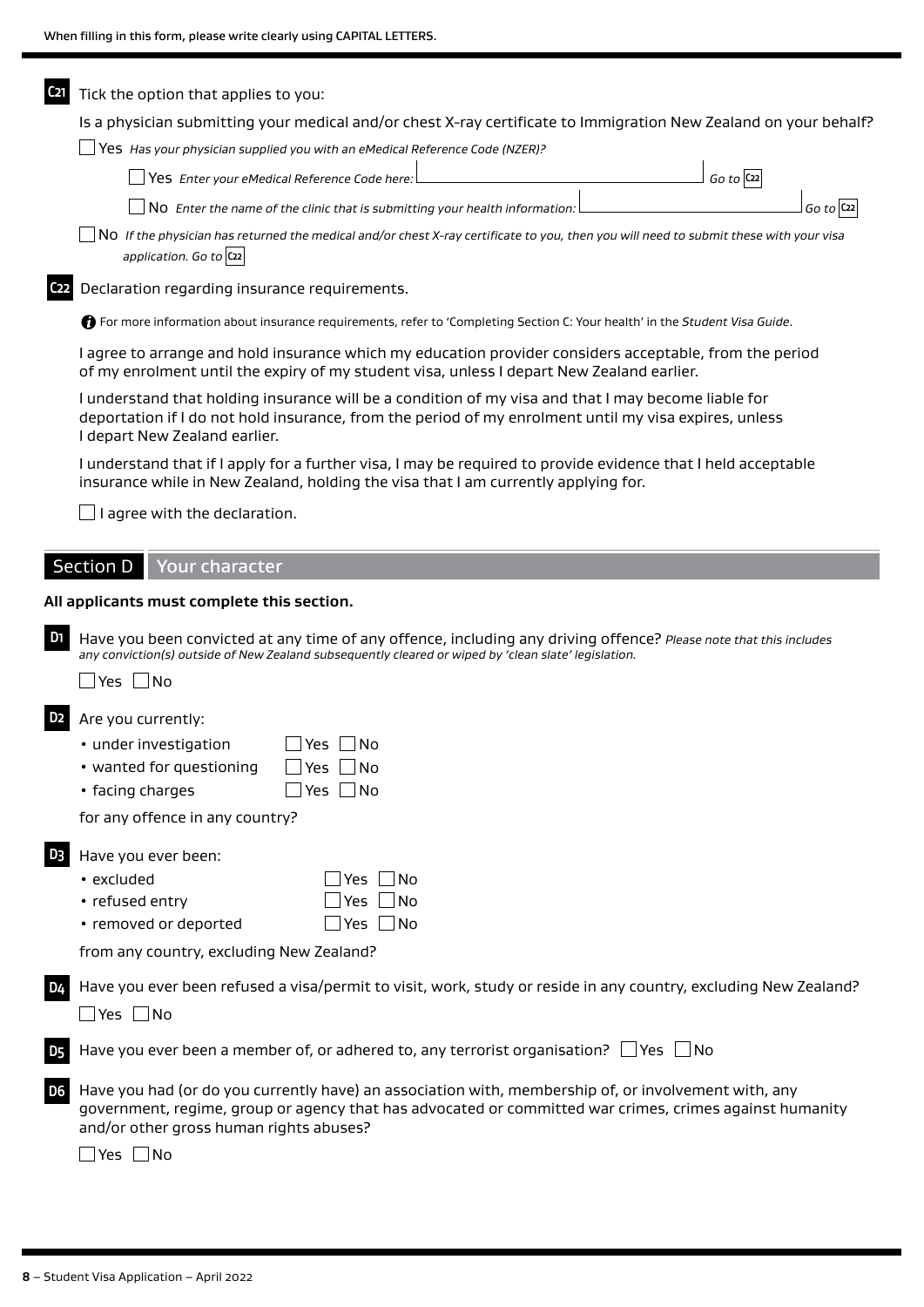If you have answered yes to any of the questions above give full details. This includes full details of any charges, convictions and the sentence or penalty imposed. Continue on a separate piece of paper if necessary.

#### Police certificates you must provide

|                | Select the appropriate option to indicate whether you are required to provide a police certificate with this application.<br>Police certificates must be less than six months old when you submit them to Immigration New Zealand. |
|----------------|------------------------------------------------------------------------------------------------------------------------------------------------------------------------------------------------------------------------------------|
| <b>D7</b>      | You do not need to provide a police certificate because:                                                                                                                                                                           |
|                | you are applying for a visa as the dependent child of an Essential Skills visa holder or applicant, and                                                                                                                            |
|                | you have already provided a police certificate to Immigration New Zealand with a previous visa application.                                                                                                                        |
| D <sub>8</sub> | You do not need to provide a police certificate if:                                                                                                                                                                                |
|                | you are under 17, or                                                                                                                                                                                                               |
|                | you are not intending to be in New Zealand for 24 months or longer, or                                                                                                                                                             |
|                | you have provided a police certificate to Immigration New Zealand with a previous application, and that<br>certificate was dated:                                                                                                  |
|                | less than 36 months ago, if you are a full-fee-paying or PhD student, or                                                                                                                                                           |
|                | less than 24 months ago if you are not a full-fee-paying or PhD student, or                                                                                                                                                        |
|                | you are younger than 20, and                                                                                                                                                                                                       |
|                | held a student visa on your 17th birthday, and                                                                                                                                                                                     |
|                | have held student visas (or interim visas with study conditions) continuously since turning 17.                                                                                                                                    |
| D9             | You must provide police certificates from your country of citizenship and any country you have lived<br>in for five years or more since the age of 17 if you plan to be in New Zealand for 24 months, and, either:                 |
|                | you have not previously provided police certificates to Immigration New Zealand, or                                                                                                                                                |
|                | you have previously provided a police certificate to Immigration New Zealand, but that certificate was dated:                                                                                                                      |
|                | more than 36 months ago, if you are a full-fee-paying or PhD student, or                                                                                                                                                           |
|                | more than 24 months ago if you are not a full-fee-paying or PhD student.                                                                                                                                                           |
|                | <b>Section E</b><br>Your visa                                                                                                                                                                                                      |
|                |                                                                                                                                                                                                                                    |
| $E_1$          | Tick one of the boxes below to show the type of visa you are applying for and provide the date of your arrival<br>in New Zealand if applicable.                                                                                    |
|                | Applying for a student visa while outside New Zealand. Date you will enter New Zealand (if applicable)                                                                                                                             |
|                | $D D D H M M H Y Y Y Y Y$                                                                                                                                                                                                          |
|                | Applying for a student visa while inside New Zealand.<br>Note: student visas normally allow multiple entry travel.                                                                                                                 |
|                | Applying for a limited visa. List the reasons below. Date you will enter New Zealand on a limited visa $\lfloor p_1 p_2 \rfloor$ $\lfloor n_1 M_1 N_2 \rfloor$ $\lfloor y_1 y_2 \rfloor$                                           |
|                | Applying for a further limited visa. List the reasons below.                                                                                                                                                                       |
|                |                                                                                                                                                                                                                                    |
|                |                                                                                                                                                                                                                                    |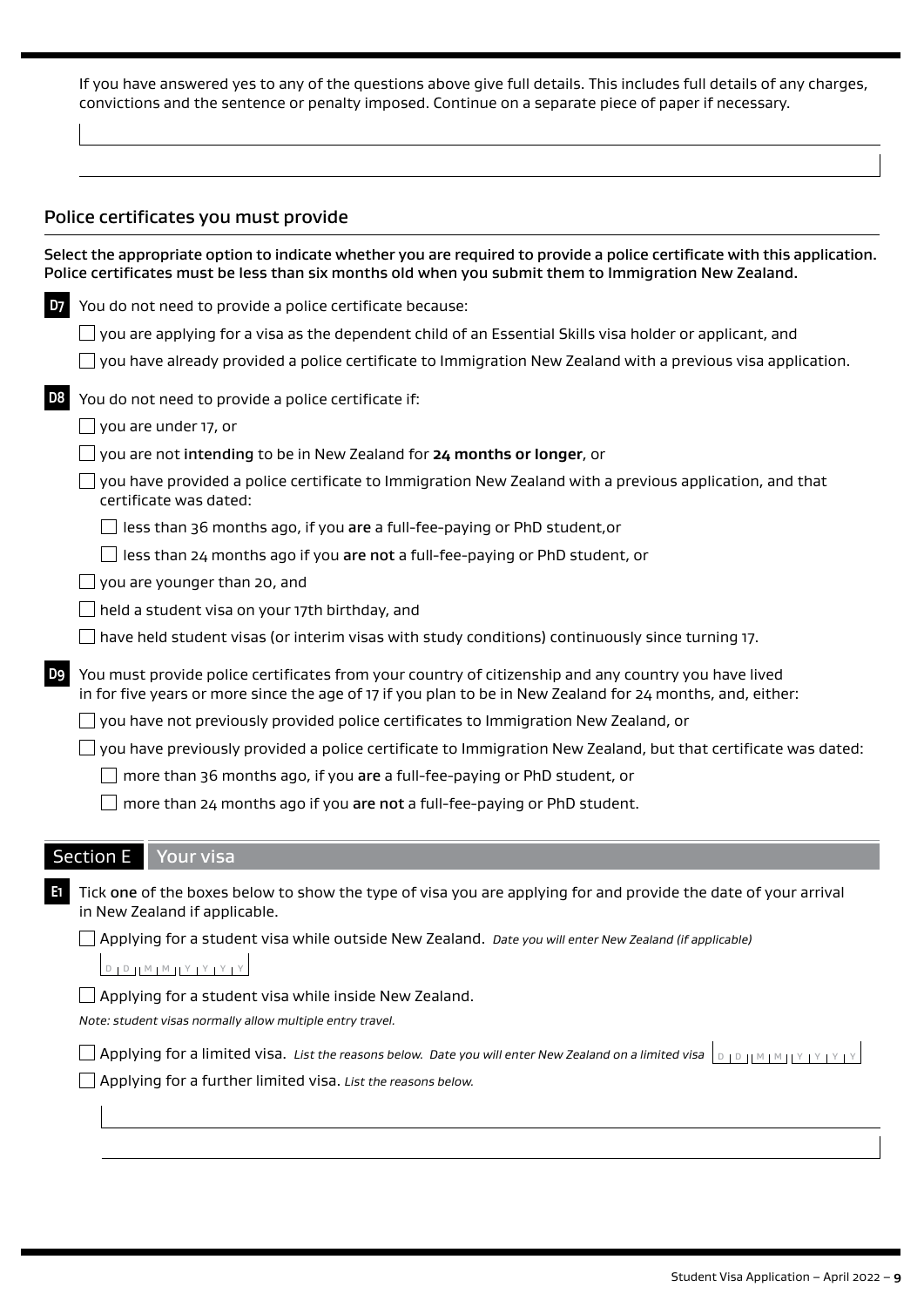#### Section F Fee-paying, PhD, pathway and scholarship students

#### **If you are a dependent child with domestic status, go to Section G: Your parent or legal guardian.**

#### Your programme(s) of study



**F1** Are you applying for a pathway student visa?  $\Box$  Yes  $\Box$  No

**F2** Details of your programme(s) of study

| Programme of study/ Qualification | <b>Education Provider/Location</b> | Start date | End date |
|-----------------------------------|------------------------------------|------------|----------|
|                                   |                                    |            |          |
|                                   |                                    |            |          |
|                                   |                                    |            |          |
|                                   |                                    |            |          |
|                                   |                                    |            |          |

**F3** Provide the date to which your fees have been paid.

If you have a scholarship, provide the date your scholarship ends  $\Box_{D_1 D_1 M_1 M_2}$ 

#### Your financial support

| F4 | Tick one or more of the following boxes below (as applicable).                                                                                                                                                                                                                                                                 |
|----|--------------------------------------------------------------------------------------------------------------------------------------------------------------------------------------------------------------------------------------------------------------------------------------------------------------------------------|
|    | $\Box$ (if you have been nominated for a border exception as a tertiary student) – I have attached copies<br>(not originals) of evidence that I have sufficient funds equivalent to NZ\$20,000 for a full year of study<br>or NZ\$1,667 per month that I will be in New Zealand                                                |
|    | I have attached copies (not originals) of evidence that I have sufficient funds equivalent to NZ\$15,000 for<br>a full year of study, or NZ\$1250 per month that I will be in New Zealand.                                                                                                                                     |
|    | I have attached copies (not originals) of evidence that my living costs are already paid.                                                                                                                                                                                                                                      |
|    | I have attached evidence (copies only) that I have access to sufficient funds to support myself throughout<br>the intended length of my pathway student visa.                                                                                                                                                                  |
|    | I have attached a letter from my home country government that states that I am fully funded for my study<br>and the duration of my stay in New Zealand.                                                                                                                                                                        |
|    | have attached a Sponsorship Form for Temporary Entry (INZ 1025) completed by an acceptable sponsor.                                                                                                                                                                                                                            |
|    | I have attached a completed Financial Undertaking for a Student (INZ 1014).                                                                                                                                                                                                                                                    |
|    | Note: If you are in New Zealand, a financial undertaking can only be provided if your original student visa<br>application made outside New Zealand included a financial undertaking. The financial undertaking supplied<br>with this application must be completed by the same person who completed the original undertaking. |
|    | I have attached a written guarantee of maintenance from a relative in New Zealand who is either<br>a New Zealand citizen or residence class visa holder. This option is for students from Tonga or Samoa only.                                                                                                                 |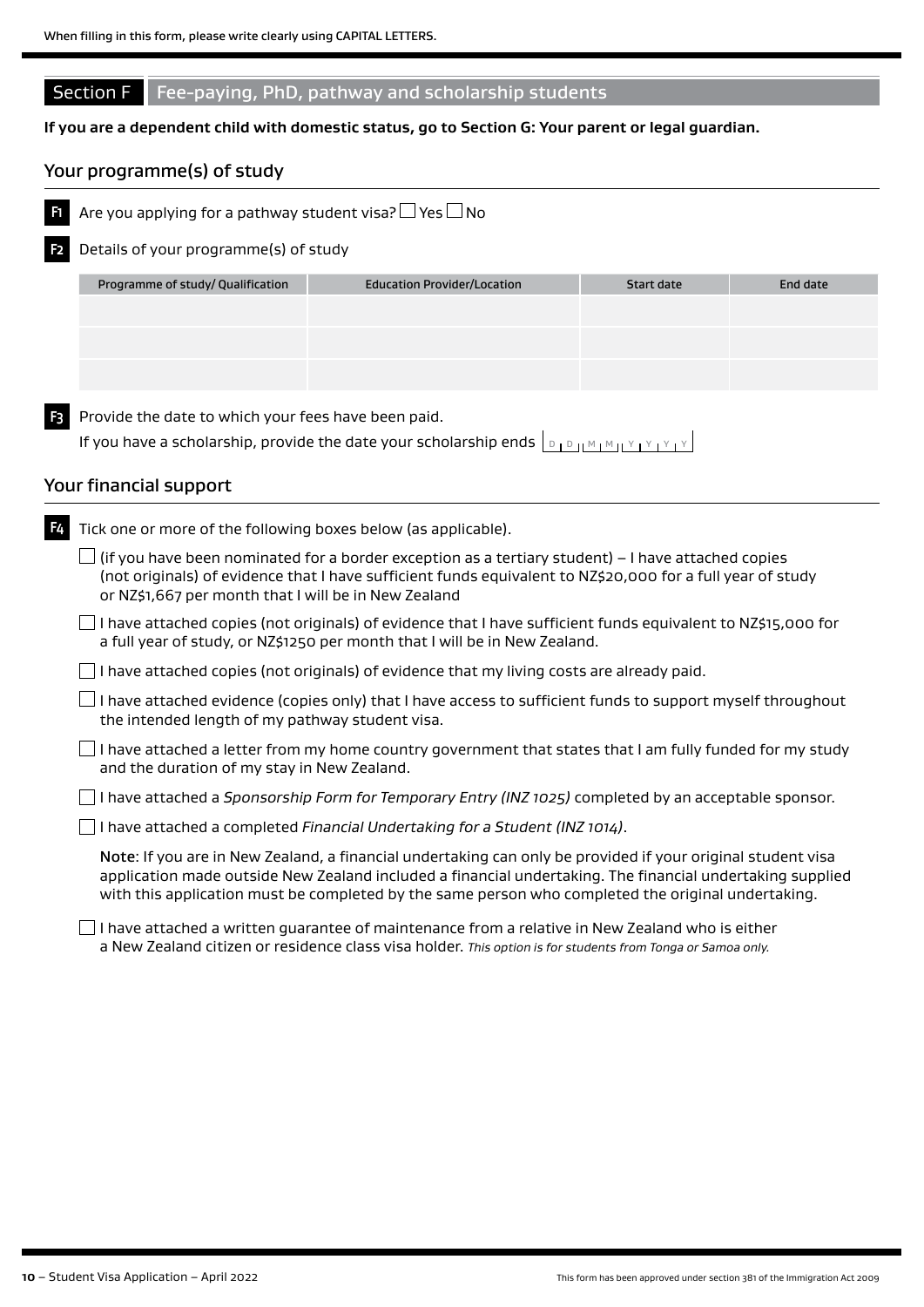### Section G Your parent or legal guardian

|                 | applying for a visa as a dependent student.                                                                                                                                                                                             |
|-----------------|-----------------------------------------------------------------------------------------------------------------------------------------------------------------------------------------------------------------------------------------|
| G1              | Name of parent/legal guardian as shown in their passport                                                                                                                                                                                |
|                 | Family/last name                                                                                                                                                                                                                        |
|                 | Given/first name(s)                                                                                                                                                                                                                     |
| G <sub>2</sub>  | Other names your parent/legal guardian is known by                                                                                                                                                                                      |
|                 |                                                                                                                                                                                                                                         |
| G <sub>3</sub>  | Gender □ Male □ Female<br>Date of birth <b>DIDIMIMIY YEY</b>                                                                                                                                                                            |
| G <sub>5</sub>  | Place of birth                                                                                                                                                                                                                          |
|                 | Country of birth                                                                                                                                                                                                                        |
| G6              | Passport details                                                                                                                                                                                                                        |
|                 | Number                                                                                                                                                                                                                                  |
|                 | Country<br>Expiry date $\vert_{\text{DIPHMIMIN} \times \text{IYIV} \times \text{IY}}$                                                                                                                                                   |
| G7              | Other citizenships your parent or legal guardian holds                                                                                                                                                                                  |
| G8              | Relationship to you: □ Mother □ Father □ Legal guardian                                                                                                                                                                                 |
| G9              | Please indicate your parent or legal guardian's intended immigration status in New Zealand while you<br>are studying.                                                                                                                   |
|                 | My parent or legal guardian is applying for a guardian visitor visa to accompany me.                                                                                                                                                    |
|                 | My parent or legal guardian is a New Zealand citizen, resident or the holder of a temporary visa that entitles<br>me to domestic student status. (Note: For more information about domestic student status see the Student Visa Guide.) |
|                 | Other - please explain:                                                                                                                                                                                                                 |
|                 |                                                                                                                                                                                                                                         |
|                 |                                                                                                                                                                                                                                         |
| G <sub>10</sub> | Are you seeking work rights?                                                                                                                                                                                                            |
|                 | Yes                                                                                                                                                                                                                                     |

**Complete this section if you will be living with your parent or guardian for the duration of your visa, or if you are** 

#### $\Box$ No

*Note: if you are applying for tertiary study conditions and wish to undertake work, you will either need to provide evidence of enrolment or your parents 2021 Resident Visa application number.*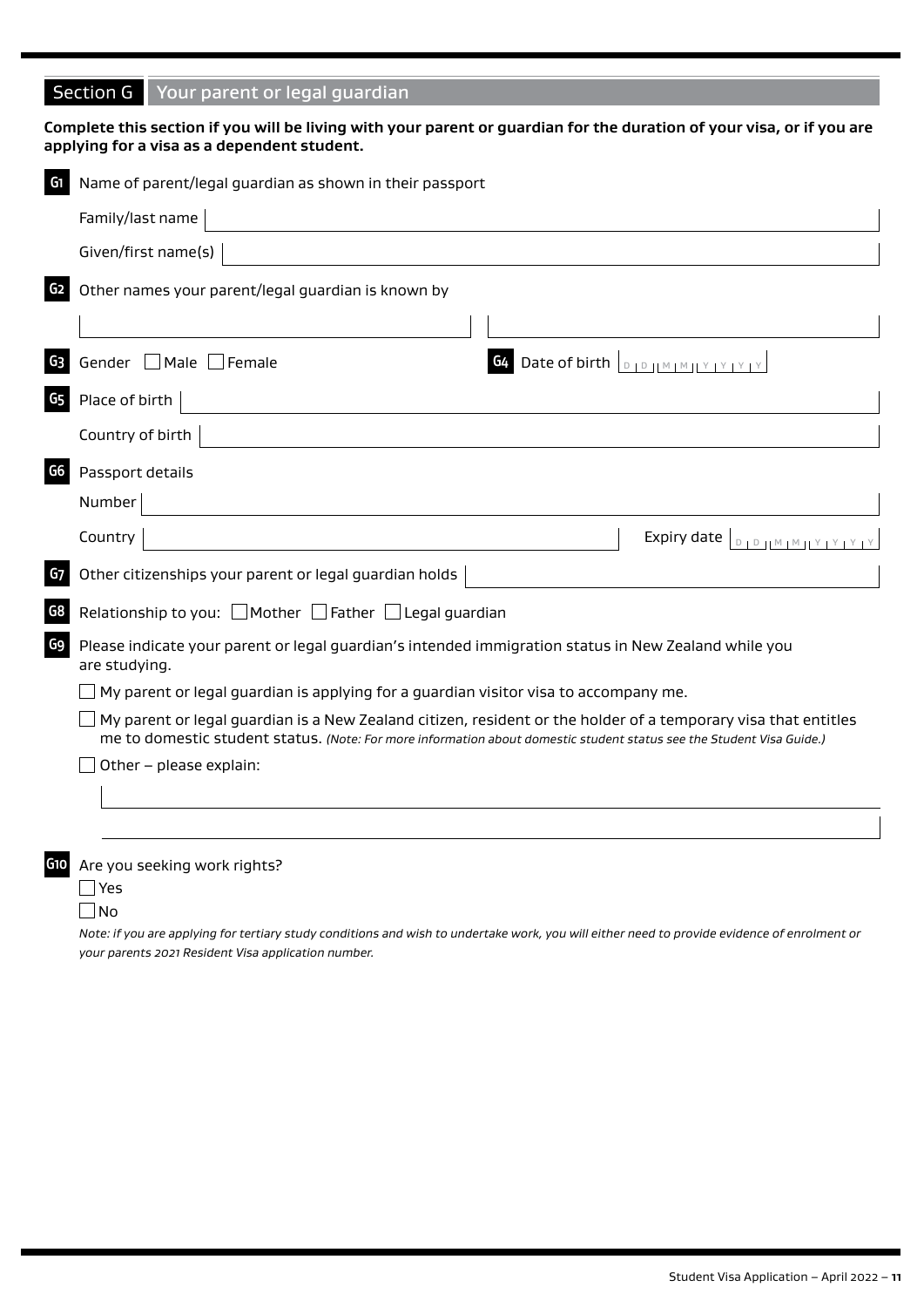#### **Section H** Declaration by applicant

I have provided true and correct answers to the questions in this form. I understand that if false or misleading information is submitted, my application may be declined without further warning.

I understand that if this application is found to contain false or misleading information after the grant of my visa, sufficient reason may exist for me to be made liable for deportation under section 157 of the Immigration Act 2009.

I agree to tell Immigration New Zealand about any changes to my circumstances that occur after making this application.

I agree to leave New Zealand before my visa expires. If I remain in New Zealand after my visa has expired, I may be liable for deportation.

I agree that if I am not entitled to free health care in New Zealand, I will pay for any health care or medical assistance I may require in New Zealand.

I understand that if I have received immigration advice from an immigration adviser and if that immigration adviser is not licensed under the Immigration Advisers Licensing Act 2007 when they should be, Immigration New Zealand will return my application.

I understand that Immigration New Zealand may provide information about my entitlement to work to potential employers including via the online VisaView system.

I authorise Immigration New Zealand to provide information about my health and my immigration status to any health service agency. I authorise any health service agency to provide information about my health to Immigration New Zealand.

I authorise Immigration New Zealand to make any necessary enquiries about information on this form and/or accompanying documentation.

I authorise any agency whether in New Zealand or overseas, including but not limited to border or immigration agencies, education providers, financial institutions, foreign embassies, government authorities, health care providers, insurance providers, police or other law enforcement agencies, that holds information (including personal information) related to information on this application form and/or accompanying documentation to disclose that information to Immigration New Zealand.

I authorise Immigration New Zealand to provide information about my immigration status to my past, present or future education provider, including via VisaView. I authorise Immigration New Zealand to provide information about the status and outcome of my student visa application to the education provider named in this application.

If I am granted a student visa with the condition that I am accompanied by a legal guardian, I agree to live with my legal guardian. I understand that both I and my legal guardian could be made liable for deportation if this condition is not met.

If I am granted a limited visa, I agree that I will leave New Zealand on or before the expiry date of that visa. If I do not leave New Zealand, I may be immediately deported from New Zealand without the right of appeal.

If I am granted a student visa with the condition that I hold acceptable insurance, I understand the requirements regarding insurance that I have agreed to at **C20** .

| Signature of applicant |  |  |  |  |  |
|------------------------|--|--|--|--|--|
|                        |  |  |  |  |  |

Signature of parent or guardian if applicant is under 18 years of age

| $[ D I D H M I M H Y I Y I Y ]$ |
|---------------------------------|
|---------------------------------|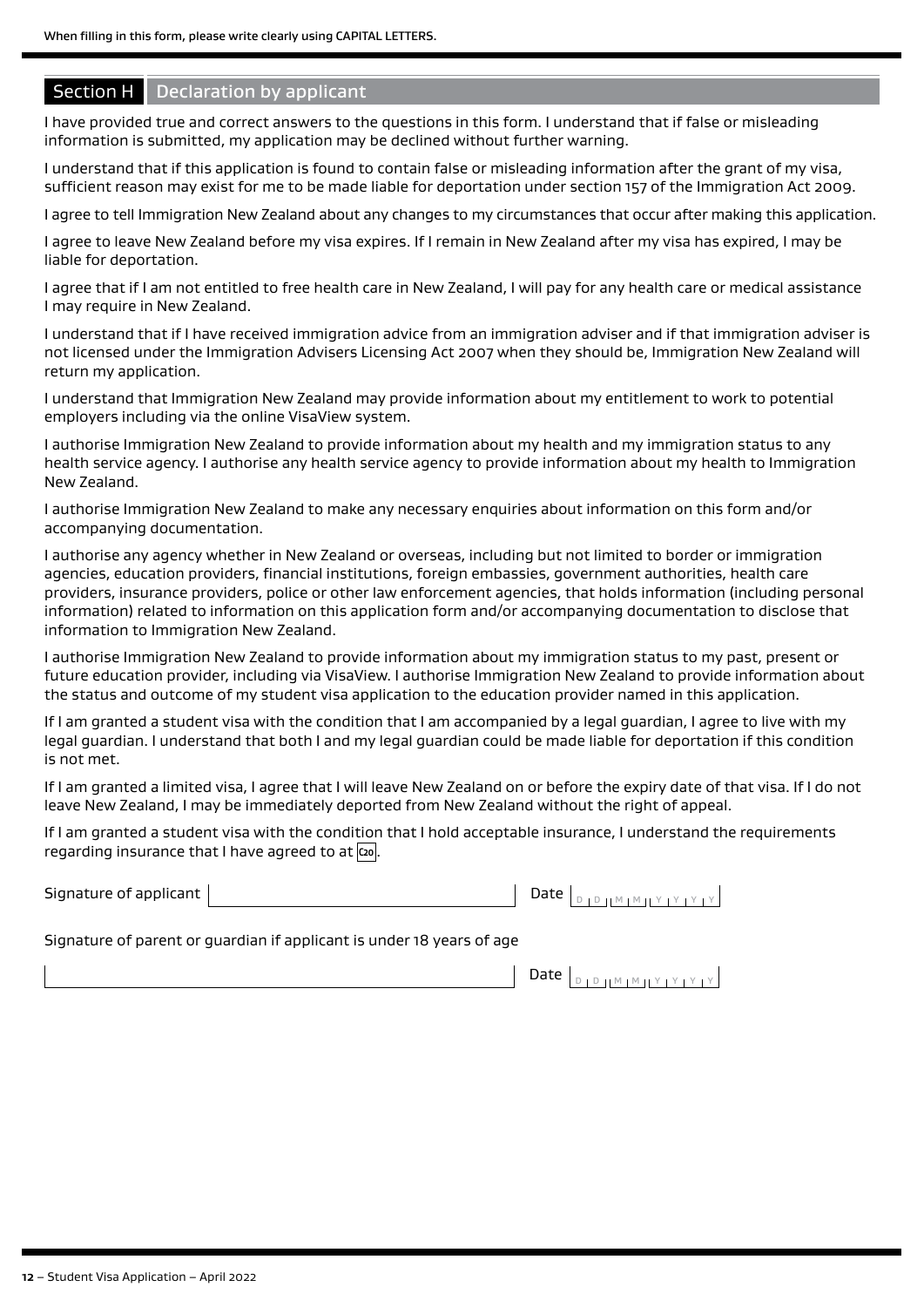#### Section I | Immigration adviser's (licensed and exempt) details

**This section must be completed by the applicant's immigration adviser. If the applicant has authorised all advisers within an organisation to act on their behalf at B5 , only the person named at B3 must complete this section. If the applicant does not have an immigration adviser or offshore education agent, this section does not have to be completed.**

| $\mathsf{L}$  | If you are a licensed adviser, please provide your licence details.                                                                                                                             |
|---------------|-------------------------------------------------------------------------------------------------------------------------------------------------------------------------------------------------|
|               | l Ifull<br>$\Box$ provisional $\Box$ limited List conditions specified in the register<br>Licence type                                                                                          |
|               |                                                                                                                                                                                                 |
|               | Licence number $2_1$ <sup>O</sup><br>Go to Section J: Declaration by person assisting the applicant                                                                                             |
| $\mathsf{I2}$ | If you are exempt from licensing, tick one box below to show why you are exempt from licensing then go to<br>Section J: Declaration by person assisting the applicant.                          |
|               | I provided immigration advice in an informal or family context only, and I did not provide the advice<br>systematically or for a fee.                                                           |
|               | I provided immigration advice offshore in relation to applications or potential applications for student visas<br>only e.g. offshore education agents.                                          |
|               | I have provided immigration advice in the course my work (employed or volunteer) and that work exempts<br>me from the requirement to be licensed. Indicate the reason for your exemption below. |
|               | Lawyer with current New Zealand practicing certificate $\Box$ Community Law Centre $\Box$ Citizens Advice Bureau                                                                                |
|               | $\Box$ New Zealand Member of Parliament or staff $\Box$ New Zealand public servant $\Box$ Foreign Diplomatic/Consular                                                                           |
|               | <b>6</b> See www.immigration.govt.nz/adviserlicensing for more information about who is exempt from licensing.                                                                                  |
|               |                                                                                                                                                                                                 |
|               | Section J<br>Declaration by person assisting the applicant                                                                                                                                      |
|               | This section must be completed and signed by any person who has assisted the applicant by providing                                                                                             |

**immigration advice, explaining, translating, or recording information on the form for the applicant; or by the applicant's immigration adviser. If the applicant does not have an immigration adviser, and no one helped the applicant to fill in this form, this section does not have to be completed.**

*If you are not exempt under the Immigration Advisers Licensing Act 2007, it is an offence for you to provide immigration advice without holding a license, and Immigration New Zealand will refuse to accept your client's application. More information about immigration adviser licensing can be obtained from the Immigration Advisers Authority website<www.iaa.govt.nz>, via email [info@iaa.govt.nz](mailto:info@iaa.govt.nz) or by telephone on 0508 422 422.* 

| Name and address of person assisting applicant. | $\Box$ Same as name and address given at $\boxed{B_3}$ , or<br>as below. |
|-------------------------------------------------|--------------------------------------------------------------------------|
| Family/last name                                | Given/first name(s)                                                      |
|                                                 |                                                                          |
| Organisation name (if applicable) and address   |                                                                          |
|                                                 |                                                                          |
| New Zealand Business Number (if applicable)     | For help search: www.nzbn.govt.nz                                        |
| Telephone (daytime)                             | Telephone (evening)                                                      |
| Fax<br>Email                                    |                                                                          |

I understand that after the applicant has signed this form it is an offence for me to change or add further information, or change or add any documents attached to the form, without making a statement identifying what information or material has been changed, added or attached and by whom. If I make these changes or additions, I must state on the form what they were, who made them and the reason they were made.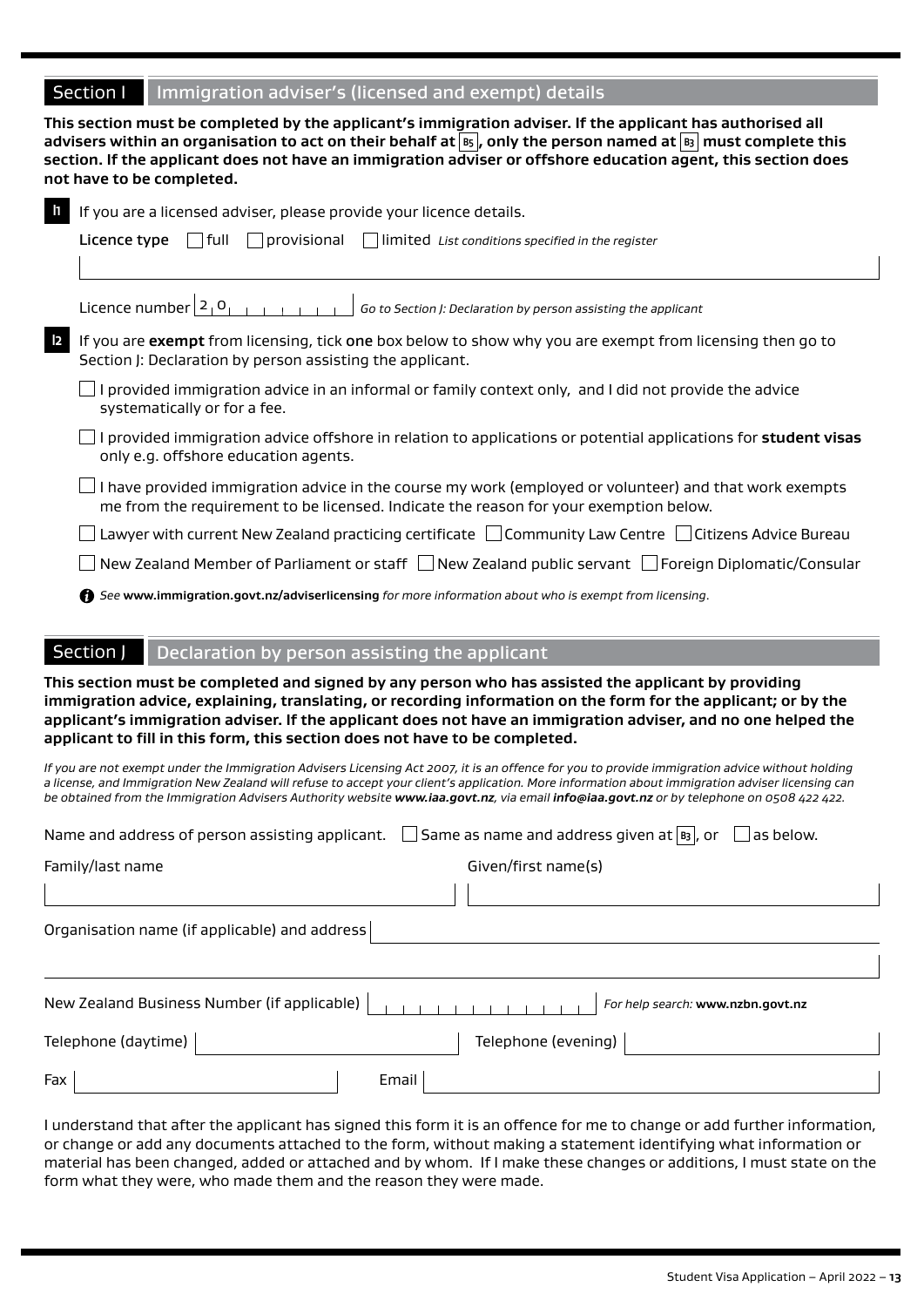I understand that the maximum penalty for this offence is a fine of up to NZ\$100,000 and/or a term of imprisonment of up to seven years.

I certify that the applicant asked me to help them complete this form and any additional forms. I certify that the applicant agreed that the information provided was correct before signing the declaration.

 $\Box$  I have assisted the applicant as an interpreter/translator

 $\Box$  I have assisted the applicant with recording information on the form

I have assisted the applicant in another way. *Specify*

 $\square$  I have provided immigration advice (as defined in the Immigration Advisers Licensing Act 2007) and my details in Section I: Immigration adviser's (licensed or exempt) details are correct.

Signature of person assisting Date <sup>D</sup> <sup>D</sup> <sup>M</sup> <sup>M</sup> <sup>Y</sup> <sup>Y</sup> <sup>Y</sup> <sup>Y</sup>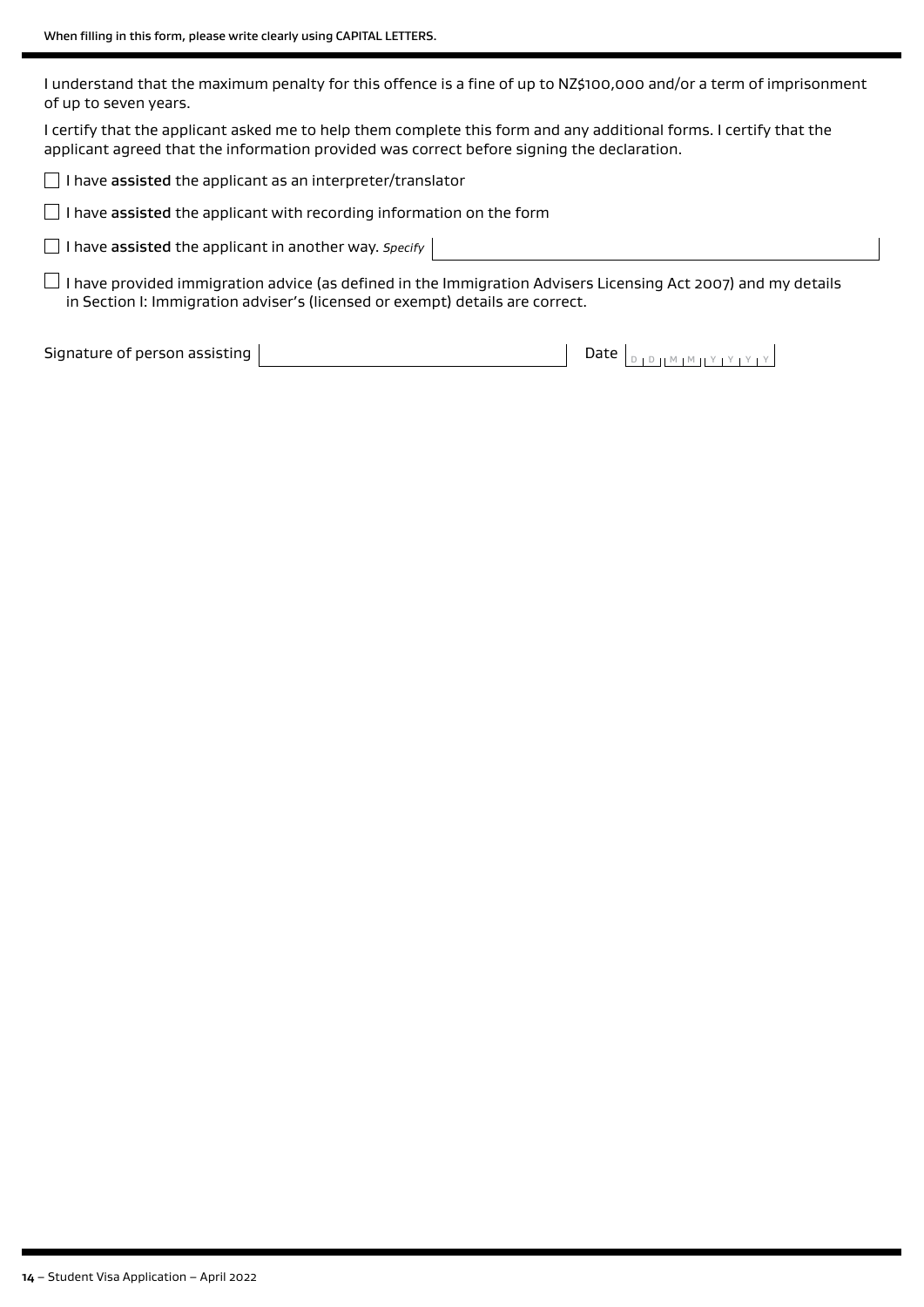#### About the information you provide

#### Deciding whether you are eligible for a visa

Immigration New Zealand collects the information about you on this form to decide whether you are eligible for a student visa or a limited visa. We may also use the information to contact you for research purposes or to advise you on immigration matters.

Collecting the information is authorised by the Immigration Act 2009 and the Immigration Regulations made under that Act. You do not have to provide the information, but if you do not we are likely to decline your application.

#### Deciding whether you are eligible to board a flight to New Zealand

The information we collect may also be used to determine whether you are allowed to board a flight to New Zealand. We will not share your personal information with airline check-in agents; however, we will send a boarding message to the airline check-in agent based on the information you have provided in this form.

Immigration New Zealand may also share the information you have provided with other government agencies that are entitled to it by law, or with other agencies (as you have agreed in the declaration).

You are able to ask for the information we hold about you and have any of it corrected if you think it is necessary. The address of Immigration New Zealand is PO Box 1473, Wellington 6140, New Zealand. This is not where your application should be sent.

#### For more information

If you have questions about completing the form:

- see our website **<www.immigration.govt.nz/contactus>**
- telephone our call centre on 0508 558 855 (within New Zealand).

#### Returning your documents

Please return documents to me by secure post at the address given at:

| В1 |  |  |
|----|--|--|
| В2 |  |  |
| B٦ |  |  |

Section K Paying your application fee and levies

To find out much to pay, payment methods, where to send your application, and how long a decision may take, see **www.immigration.govt.nz/fees**.

#### Your application fee and levies

Amount you are paying: Amount Currency *(e.g. NZD, USD, RMB)* Application number *(office use only)* Credit/debit card details  $\Box$  Mastercard  $\Box$  Visa *Name of cardholder Card number*



*Note: your CVC/CVV number is the three-digit number found on the signature strip on the back of your credit/debit card.*

*Expiry date*  $\vert_{\text{D 1 D 11 M 1 \underline{M 11 Y 1 Y 1 Y 1 Y}}}$ 

Signature of cardholder

*Date* <sup>D</sup> <sup>D</sup> <sup>M</sup> <sup>M</sup> <sup>Y</sup> <sup>Y</sup> <sup>Y</sup> <sup>Y</sup>